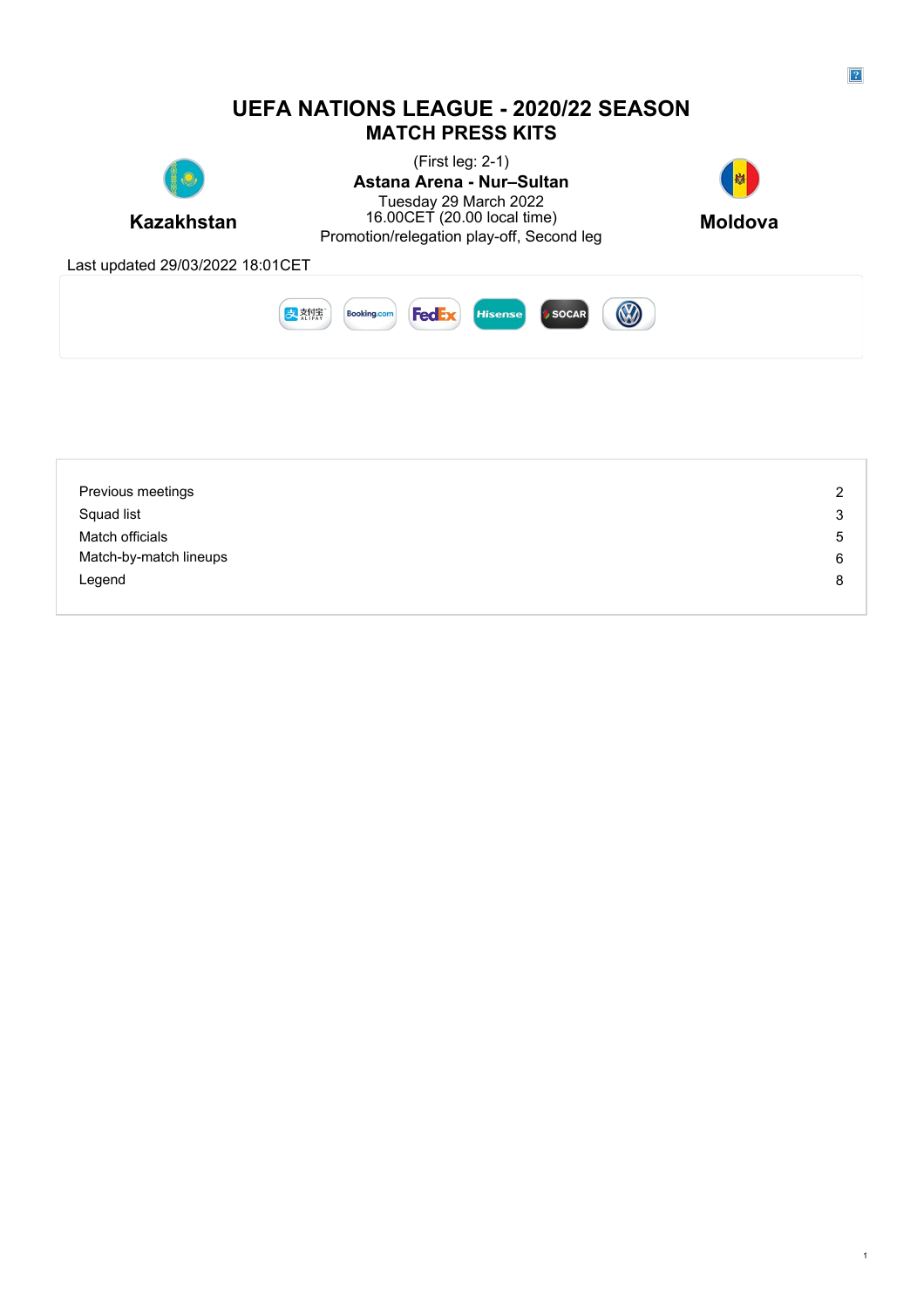# **Previous meetings**

## **Head to Head**

## **UEFA Nations League**

| <b>Date</b> | <b>Stage</b><br>reached | <b>Match</b>         | <b>Result</b> | <b>Venue</b> | <b>Goalscorers</b>                              |
|-------------|-------------------------|----------------------|---------------|--------------|-------------------------------------------------|
| 24/03/2022  | Prom/rel<br>PO          | Moldova - Kazakhstan | $\sim$<br>н.  | Chisinau     | Nicolaescu 45+1;<br>Maliy 63, Posmac 79<br>(og) |

|              |                                                         |      |  | Qualifying |      |  |  | <b>Final</b> | tournament |  | <b>Total</b> |  |  |
|--------------|---------------------------------------------------------|------|--|------------|------|--|--|--------------|------------|--|--------------|--|--|
|              |                                                         | Home |  |            | Away |  |  |              |            |  |              |  |  |
|              | PId W D L PId W D L PId W D L PId W D L PId W D L GF GA |      |  |            |      |  |  |              |            |  |              |  |  |
| <b>Total</b> |                                                         |      |  |            |      |  |  |              |            |  |              |  |  |
| Kazakhstan   |                                                         |      |  |            |      |  |  |              |            |  |              |  |  |
| Moldova      |                                                         |      |  |            |      |  |  |              |            |  |              |  |  |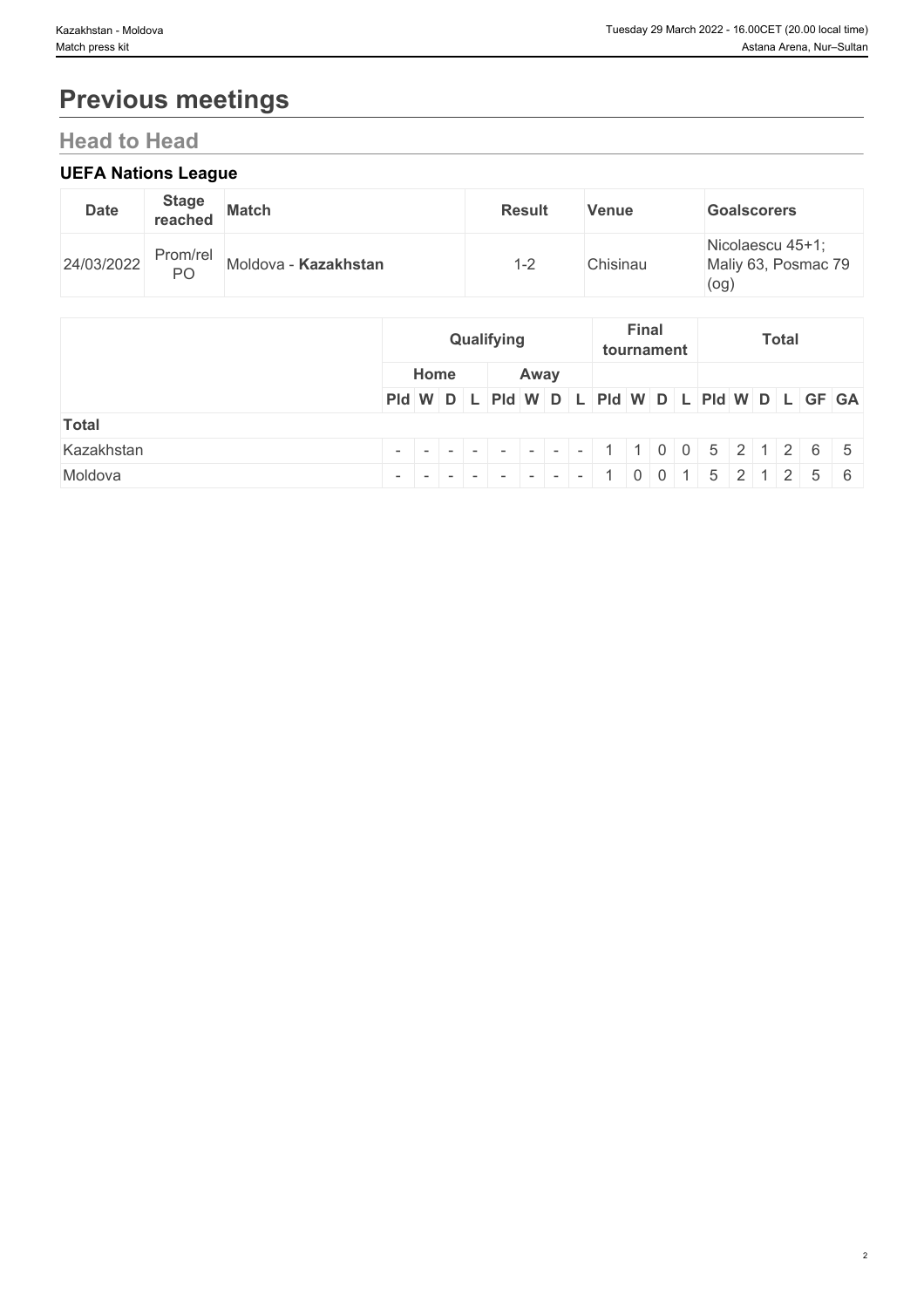## **Squad list**

## **Kazakhstan**

|                         |                          |     |                       |                | League phase   |                                  | Team                                                                                              |        |                          |
|-------------------------|--------------------------|-----|-----------------------|----------------|----------------|----------------------------------|---------------------------------------------------------------------------------------------------|--------|--------------------------|
| No. Player              | <b>DoB</b>               | Age | Club                  | D              |                |                                  | Pld Gls Pld Gls                                                                                   |        |                          |
| <b>Goalkeepers</b>      |                          |     |                       |                |                |                                  |                                                                                                   |        |                          |
| 1 Stas Pokatilov        | 08/12/1992 29            |     | Aktobe                | $\sim$         |                | $6 \mid 0$                       | $\sim$ $-$                                                                                        | $\sim$ |                          |
| 12 Igor Shatskiy        | 11/05/1989 32 Shakhter - |     |                       |                | $\overline{0}$ | $\overline{0}$                   | $\sim$                                                                                            | $\sim$ |                          |
| 15 Mukhammejan Seisen   | 14/02/1999 23            |     | Taraz                 | $\sim$         |                | $0 \quad 0$                      | $\begin{array}{cccccccccc} \bullet & \bullet & \bullet & \bullet & \bullet & \bullet \end{array}$ |        |                          |
| <b>Defenders</b>        |                          |     |                       |                |                |                                  |                                                                                                   |        |                          |
| 2 Sergei Maliy          | 05/06/1990 31            |     | Tobol                 | $\sim$         |                | 3 <sup>1</sup><br>$\overline{0}$ | $\sim$                                                                                            |        | $\sim$                   |
| 3 Nuraly Alip           | 22/12/1999 22            |     | Zenit                 | $\sim$         | $\overline{4}$ | $\overline{0}$                   | $\sim$                                                                                            |        | $\overline{\phantom{a}}$ |
| 4 Temirlan Yerlanov     | 09/07/1993 28            |     | Aktobe                | $\sim$         | $\overline{2}$ | $\overline{0}$                   | $\sim$                                                                                            |        | $\sim$                   |
| 13 Bagdat Kairov        | 27/04/1993 28            |     | Tobol                 | $\overline{a}$ | $\overline{0}$ | $\overline{0}$                   | $\sim$                                                                                            |        | $\sim$                   |
| 16 Gafurzhan Suyumbayev | 19/08/1990 31            |     | Aksu                  | $\sim$         |                | $\overline{0}$<br>$\overline{4}$ | $\sim$                                                                                            | $\sim$ |                          |
| 21 Abzal Beysebekov     | 30/11/1992 29            |     | Astana                | $\sim$         | $\overline{4}$ | $\overline{0}$                   | $\sim$                                                                                            | $\sim$ |                          |
| 22 Alexandr Marochkin   | 14/07/1990 31            |     | Tobol                 | $\overline{a}$ | 5              | $\overline{0}$                   | $\sim$                                                                                            | $\sim$ |                          |
| 23 Marat Bystrov        | 19/06/1992 29            |     | Akhmat -              |                |                | $\overline{0}$<br>4              | $ 1 - 1  = 1$                                                                                     |        |                          |
| <b>Midfielders</b>      |                          |     |                       |                |                |                                  |                                                                                                   |        |                          |
| 5 Islambek Kuat         | 12/01/1993 29            |     | Astana                | $\sim$         |                | $6 \mid 1$                       | $\sim$ $-$                                                                                        | $\sim$ |                          |
| 6 Aibol Abiken          | 01/06/1996 25            |     | Aksu                  | $\sim$         | 6              |                                  | $1 -$                                                                                             |        |                          |
| 7 Duman Narzildayev     | 06/09/1993 28            |     | Kaspiy                | $\sim$         |                | $\overline{0}$<br>1              | $\sim$                                                                                            |        | $\sim$                   |
| 8 Askhat Tagybergen     | 09/08/1990 31            |     | Tobol                 | $\sim$         | 4              | $\overline{0}$                   | $\sim$                                                                                            |        | $\sim$                   |
| 10 Georgi Zhukov        | 19/11/1994 27            |     | Wisła<br>Kraków       |                |                | 0<br>$\overline{0}$              | $\sim$                                                                                            |        | $\sim$                   |
| 11 Aibar Zhaksylykov    | 24/07/1997 24            |     | Tobol                 | $\sim$         |                | $\overline{0}$<br>$2^{\circ}$    | $\sim$                                                                                            |        | $\sim$                   |
| 18 Timur Dosmagambetov  | 01/05/1989 32 Shakhter - |     |                       |                |                | $2 \mid 0$                       | $\sim$                                                                                            |        | $\sim$                   |
| 19 Baktiyor Zainutdinov | 02/04/1998 23            |     | <b>CSKA</b><br>Moskva |                |                | $3 \mid 1$                       | $\sim$                                                                                            |        | $\sim$                   |
| 20 Arman Kenessov       | 04/09/2000 21            |     | Aktobe                |                |                | $0 \mid 0$                       | $\sim$                                                                                            |        | $\sim$                   |
| <b>Forwards</b>         |                          |     |                       |                |                |                                  |                                                                                                   |        |                          |
| 9 Roman Murtazayev      | 10/09/1993 28 Shakhter - |     |                       |                |                | $0 \quad 0$                      | $  - -   - -$                                                                                     |        |                          |
| 14 Vladislav Vassiljev  | 10/04/1997 24            |     | Tobol                 | $\sim$         |                | $\overline{0}$<br>1              | $\sim$                                                                                            | $\sim$ |                          |
| 17 Abat Aimbetov        | 07/08/1995 26            |     | Astana                | $\sim$         |                |                                  | $6 \ 2 \ - \ -$                                                                                   |        |                          |
| Coach                   |                          |     |                       |                |                |                                  |                                                                                                   |        |                          |
| - Andrey Karpovich      | 18/01/1981 41            |     |                       | $\sim$         |                | $\mathbf 0$<br>0                 | 2                                                                                                 |        | $\sim$                   |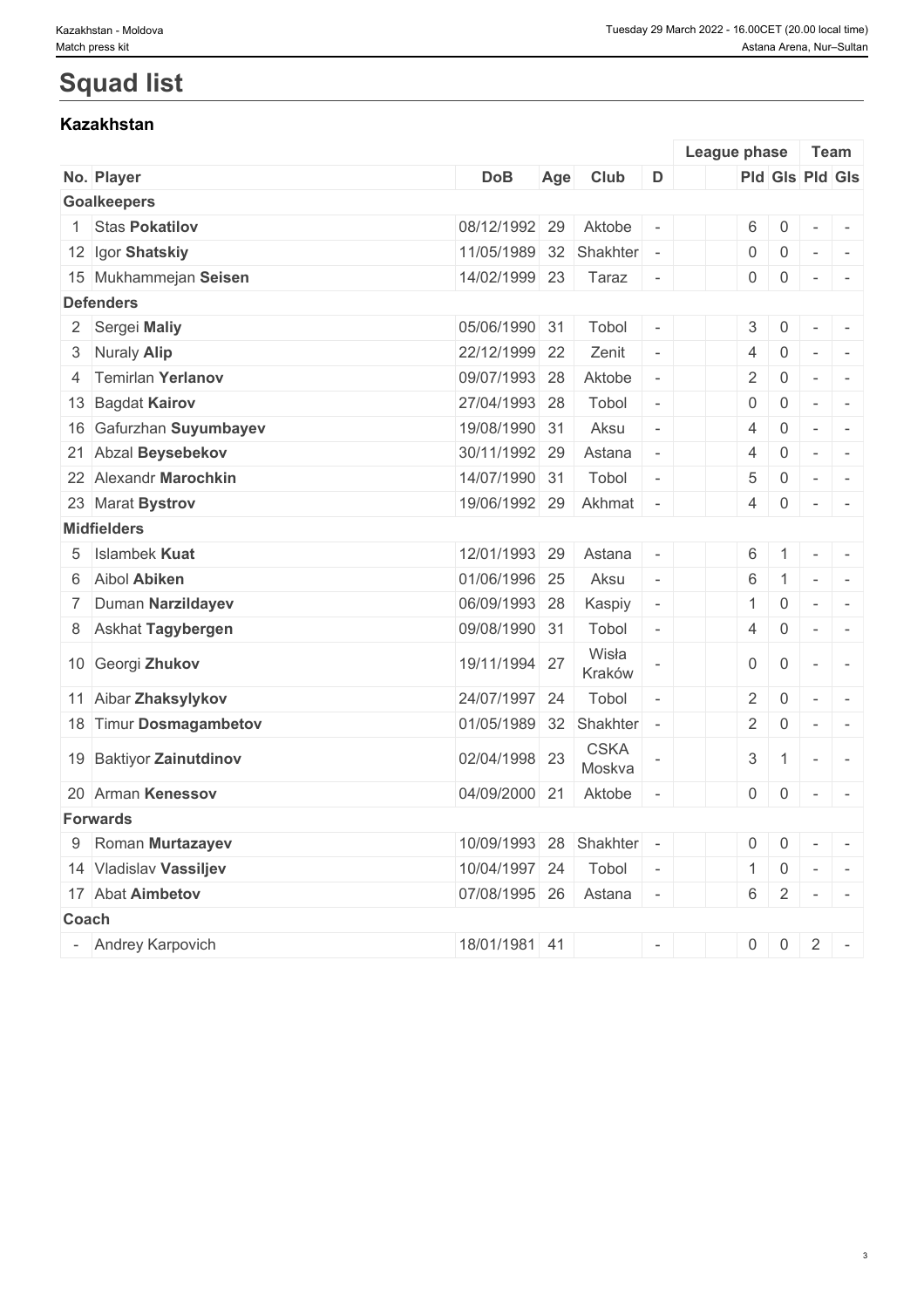#### **Moldova**

|                        |               |     |                      |                          | League phase   |                     | Team                                      |                          |
|------------------------|---------------|-----|----------------------|--------------------------|----------------|---------------------|-------------------------------------------|--------------------------|
| No. Player             | <b>DoB</b>    | Age | Club                 | D                        |                | Pld Gls Pld Gls     |                                           |                          |
| <b>Goalkeepers</b>     |               |     |                      |                          |                |                     |                                           |                          |
| 1 Stanislav Namaşco    | 10/11/1986 35 |     | Keşla                | $\sim$                   | $4 \mid 0$     |                     | $\overline{\phantom{a}}$                  | $\overline{\phantom{a}}$ |
| 12 Dumitru Celeadnic   | 23/04/1992 29 |     | Sheriff              | $\overline{\phantom{a}}$ | $0 \mid 0$     |                     | $\overline{\phantom{a}}$                  | $\overline{\phantom{a}}$ |
| 23 Dorian Railean      | 13/10/1993 28 |     | FC Unirea<br>Dej     |                          | $\overline{0}$ | $\overline{0}$      | $\sim$                                    | $\sim$                   |
| <b>Defenders</b>       |               |     |                      |                          |                |                     |                                           |                          |
| 2 Oleg Reabciuk        | 16/01/1998 24 |     | Olympiacos           | $\sim$                   | $6 \mid 0$     |                     | $\overline{\phantom{a}}$                  | $\overline{\phantom{a}}$ |
| 3 Vadim Bolohan        | 15/08/1986 35 |     | Milsami              | $\sim$                   | $\overline{0}$ | $\overline{0}$      | $\sim$                                    | $\overline{\phantom{a}}$ |
| 4 Igor Armaş           | 14/07/1987 34 |     | Voluntari            | $\sim$                   | 6              | $\overline{0}$      | $\sim$                                    | $\sim$                   |
| 5 Veaceslav Posmac     | 07/11/1990 31 |     | Tuzlaspor            | $\overline{\phantom{a}}$ | 4              | $\overline{0}$      | $\sim$                                    | $\overline{\phantom{a}}$ |
| 14 Artur Craciun       | 29/06/1998 23 |     | Tsarsko<br>Selo      |                          | 1              | $\overline{0}$      | $\sim$                                    | $\sim$                   |
| 15 Ion Jardan          | 10/01/1990 32 |     | Petrocub             |                          | $2 \mid$       | $\overline{0}$      | $\sim$                                    | $\sim$                   |
| 17 Daniel Dumbravanu   | 22/07/2001 20 |     | Siena                | $\overline{\phantom{a}}$ | $\overline{0}$ | $\overline{0}$      | $\overline{\phantom{a}}$                  | $\overline{\phantom{a}}$ |
| 18 Denis Furtună       | 13/10/1999 22 |     | <b>CSF Balti</b>     | $\sim$                   | $\overline{0}$ | $\overline{0}$      | $\sim$                                    | $\overline{a}$           |
| 21 Ioan-Calin Revenco  | 26/06/2000 21 |     | Petrocub             | $\sim$                   | $0 \mid 0$     |                     | $\mathbb{R}$                              |                          |
|                        |               |     |                      |                          |                |                     |                                           | $\overline{\phantom{a}}$ |
| <b>Midfielders</b>     |               |     |                      |                          |                |                     |                                           |                          |
| 6 Cristian Dros        | 15/04/1998 23 |     | Slavia-<br>Mozyr     |                          | 1              | $\overline{0}$      | $\sim$                                    |                          |
| 7 Artur Ionita         | 17/08/1990 31 |     | Benevento            |                          | 6              | $\overline{0}$      | $\overline{a}$                            |                          |
| 8 laser Turcan         | 07/01/1998 24 |     | Petrocub             | $\overline{\phantom{a}}$ | $\overline{2}$ | $\overline{0}$      | $\overline{\phantom{a}}$                  | $\sim$                   |
| 10 Mihail Plătică      | 15/03/1990 32 |     | Petrocub             |                          | 0              | $\overline{0}$      | $\overline{\phantom{a}}$                  | $\overline{\phantom{a}}$ |
| 19 Dmitri Mandrîcenco  | 13/05/1997 24 |     | Inhulets<br>Petrove  |                          | $\overline{0}$ | $\overline{0}$      | $\sim$                                    | $\sim$                   |
| 20 Sergiu Platica      | 05/06/1991 30 |     | Petrocub             | $\overline{\phantom{a}}$ | 5 <sup>1</sup> | $\overline{0}$      | $\sim$                                    | $\sim$                   |
| 22 Vadim Rată          | 05/05/1993 28 |     | Voluntari            | $\sim$                   | $6 \quad 0$    |                     | $\sim$                                    | $\sim$                   |
| <b>Forwards</b>        |               |     |                      |                          |                |                     |                                           |                          |
| 9 Ion Nicolaescu       | 07/09/1998 23 |     | M. Petah<br>Tikva    |                          | $4 \mid 1$     |                     | $\sim$                                    |                          |
| 11 Radu Gînsari        | 10/12/1991 30 |     | Xanthi               | $\overline{\phantom{a}}$ | $0 \mid 0$     |                     | $\mathcal{C}^{\mathcal{A}}_{\mathcal{A}}$ | $\sim$                   |
| 13 Mihail Caimacov     | 22/07/1998 23 |     | Slaven<br>Koprivnica |                          | $6 \mid 0$     |                     | $\sim$                                    |                          |
| 16 Virgiliu Postolachi | 17/03/2000 22 |     | Mouscron -           |                          |                | $0 \ 0 \ - \ -$     |                                           |                          |
| Coach                  |               |     |                      |                          |                |                     |                                           |                          |
| Serghei Clescenco      | 20/05/1972 49 |     |                      | $\sim$                   |                | $0 \mid 0 \mid 2$ - |                                           |                          |
|                        |               |     |                      |                          |                |                     |                                           |                          |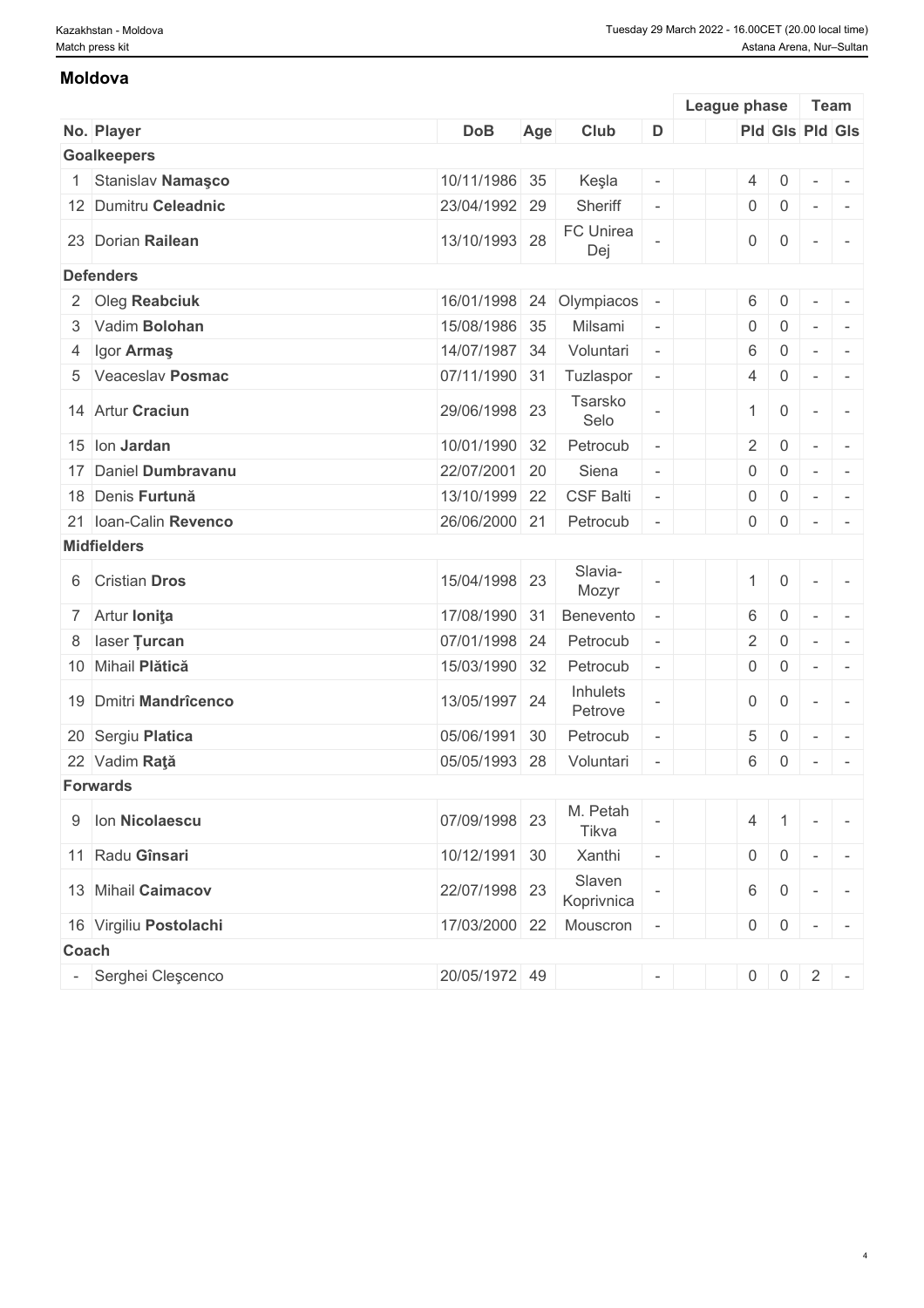## **Match officials**

| <b>Referee</b>                           | Ivan Kružliak (SVK)                     |
|------------------------------------------|-----------------------------------------|
| <b>Assistant referees</b>                | Branislav Hancko (SVK), Jan Pozor (SVK) |
| <b>Video Assistant Referee</b>           | Paolo Valeri (ITA)                      |
| <b>Assistant Video Assistant Referee</b> | Daniele Doveri (ITA)                    |
| <b>Fourth official</b>                   | Filip Glova (SVK)                       |
| <b>UEFA Delegate</b>                     | Tammo Beishuizen (NED)                  |
| <b>UEFA Referee observer</b>             | Orhan Erdemir (TUR)                     |

## **Referee**

| Name          | Date of birth | <b>UEFA matches</b> |
|---------------|---------------|---------------------|
| Ivan Kružliak | 24/03/1984    | ◡∸                  |

### **Ivan Kruzliak**

**Referee since:** 2003 **First division:** 2008 **FIFA badge:** 2011

**Tournaments:** 2019 FIFA U-20 World Cup, 2017 UEFA European Under-21 Championship, 2012 UEFA European Under-17 Championship

#### **Finals**

2012 UEFA European Under-17 Championship

### **UEFA Nations League matches between the two teams**

No such matches refereed

## **Other matches involving teams from either of the two countries involved in this match**

| Date       | <b>Competition</b> | <b>Stage</b><br>reached | <b>Home Away</b>                |                                     | <b>Result</b> | Venue       |
|------------|--------------------|-------------------------|---------------------------------|-------------------------------------|---------------|-------------|
| 28/07/2011 | UEL                | 3QR                     | FC Alania Vladikavkaz FC Aktobe |                                     | 1∹            | Vladikavkaz |
| 06/08/2013 | <b>UCL</b>         | 3QR                     |                                 | KF Skënderbeu FC Shakhter Karagandy | $3 - 2$       | ⊺irana      |
| 06/09/2013 | <b>WC</b>          | QR                      |                                 | England Moldova                     | $4 - 0$       | London      |
| 09/09/2014 | <b>EURO</b>        | QR                      | Kazakhstan Latvia               |                                     | $0-0$         | Astana      |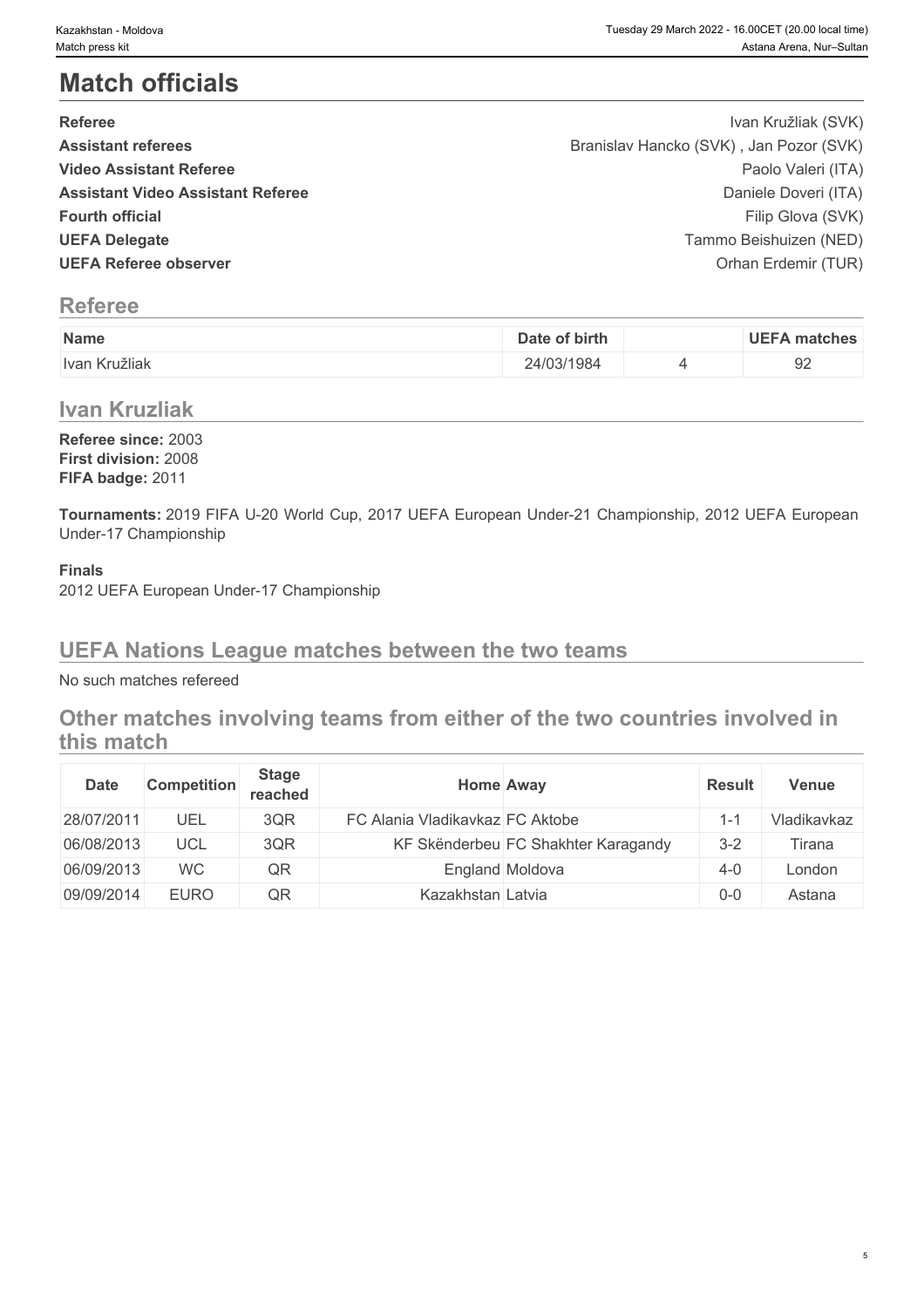## **Match-by-match lineups**

### **Kazakhstan**

#### **UEFA Nations League - Group stage – final tournament**

#### **Group C4**

| Team           |  |  | Pid W D L GF GA Pts                            |  |
|----------------|--|--|------------------------------------------------|--|
| Albania        |  |  | $6 \mid 3 \mid 2 \mid 1 \mid 8 \mid 4 \mid 11$ |  |
| <b>Belarus</b> |  |  | 6 3 1 2 10 8 10                                |  |
| Lithuania      |  |  | $6$   2   2   2   5   7   8                    |  |
| Kazakhstan     |  |  | 6 1 1 4 5 9 4                                  |  |

#### **Matchday 1** (04/09/2020)

#### **Lithuania 0-2 Kazakhstan**

#### **Goals:** 0-1 Zainutdinov 3, 0-2 Kuat 86

**Kazakhstan:** Pokatilov, Maliy, Alip, Abiken, Islamkhan (70 Aimbetov), Vorogovskiy, Pertsukh (82 Kuat), Suyumbayev, Zainutdinov (30 Fedin), Marochkin, Bystrov

#### **Matchday 2** (07/09/2020)

#### **Kazakhstan 1-2 Belarus**

**Goals:** 0-1 Bordachev 53, 1-1 Aimbetov 62, 1-2 Lisakovich 86 **Kazakhstan:** Pokatilov, Maliy, Alip, Abiken, Islamkhan (81 Pertsukh), Vorogovskiy, Suyumbayev, Aimbetov (72 Khizhnichenko), Fedin (64 Kuat), Beysebekov, Marochkin

#### **Matchday 3** (11/10/2020)

#### **Kazakhstan 0-0 Albania**

**Kazakhstan:** Pokatilov, Yerlanov, Kuat (69 Pertsukh), Abiken, Tagybergen, Kerimzhanov, Suyumbayev, Aimbetov (69 Fedin), Zainutdinov (86 Zhaksylykov), Marochkin (46 Beysebekov), Bystrov

#### **Matchday 4** (14/10/2020)

#### **Belarus 2-0 Kazakhstan**

**Goals:** 1-0 Yablonski 36, 2-0 Yuzepchuk 90+3

**Kazakhstan:** Pokatilov, Maliy, Yerlanov, Abiken (57 Kuat), Tagybergen, Dosmagambetov, Kerimzhanov, Aimbetov (57 Zhaksylykov), Vassiljev (78 Narzildayev), Zainutdinov, Bystrov (78 Beysebekov)

#### **Matchday 5** (15/11/2020)

#### **Albania 3-1 Kazakhstan**

**Goals:** 1-0 Çikalleshi 16, 2-0 Ismajli 23, 2-1 Abiken 25, 3-1 Manaj 63 (P) **Kazakhstan:** Pokatilov, Alip, Kuat (88 Darabayev), Abiken (46 Tagybergen), Schetkin, Vorogovskiy, Kerimzhanov (46 Fedin), Suyumbayev (71 Bystrov), Aimbetov (71 Khizhnichenko), Beysebekov, Marochkin

#### **Matchday 6** (18/11/2020)

#### **Kazakhstan 1-2 Lithuania**

**Goals:** 1-0 Aimbetov 38, 1-1 Vorobjovas 40, 1-2 Novikovas 90+4 **Kazakhstan:** Pokatilov, Alip (87 Khizhnichenko), Dosmagambetov (69 Miroshnichenko), Kuat, Abiken, Schetkin, Tagybergen, Vorogovskiy, Aimbetov (69 Zhangylyshbay), Marochkin, Logvinenko

#### **Promotion/relegation play-off**

### **Matchday 10** (24/03/2022)

#### **Moldova 1-2 Kazakhstan**

**Goals:** 1-0 Nicolaescu 45+1, 1-1 Maliy 63, 1-2 Posmac 79 (og) **Kazakhstan:** Shatskiy, Maliy, Alip, Schetkin (65 Murtazayev), Tagybergen (84 Beysebekov), Narzildayev (46 Abiken), Vassiljev (65 Zhaksylykov), Suyumbayev, Zainutdinov, Marochkin, Bystrov

#### **Matchday 10** (29/03/2022)

Kazakhstan-Moldova

**Moldova**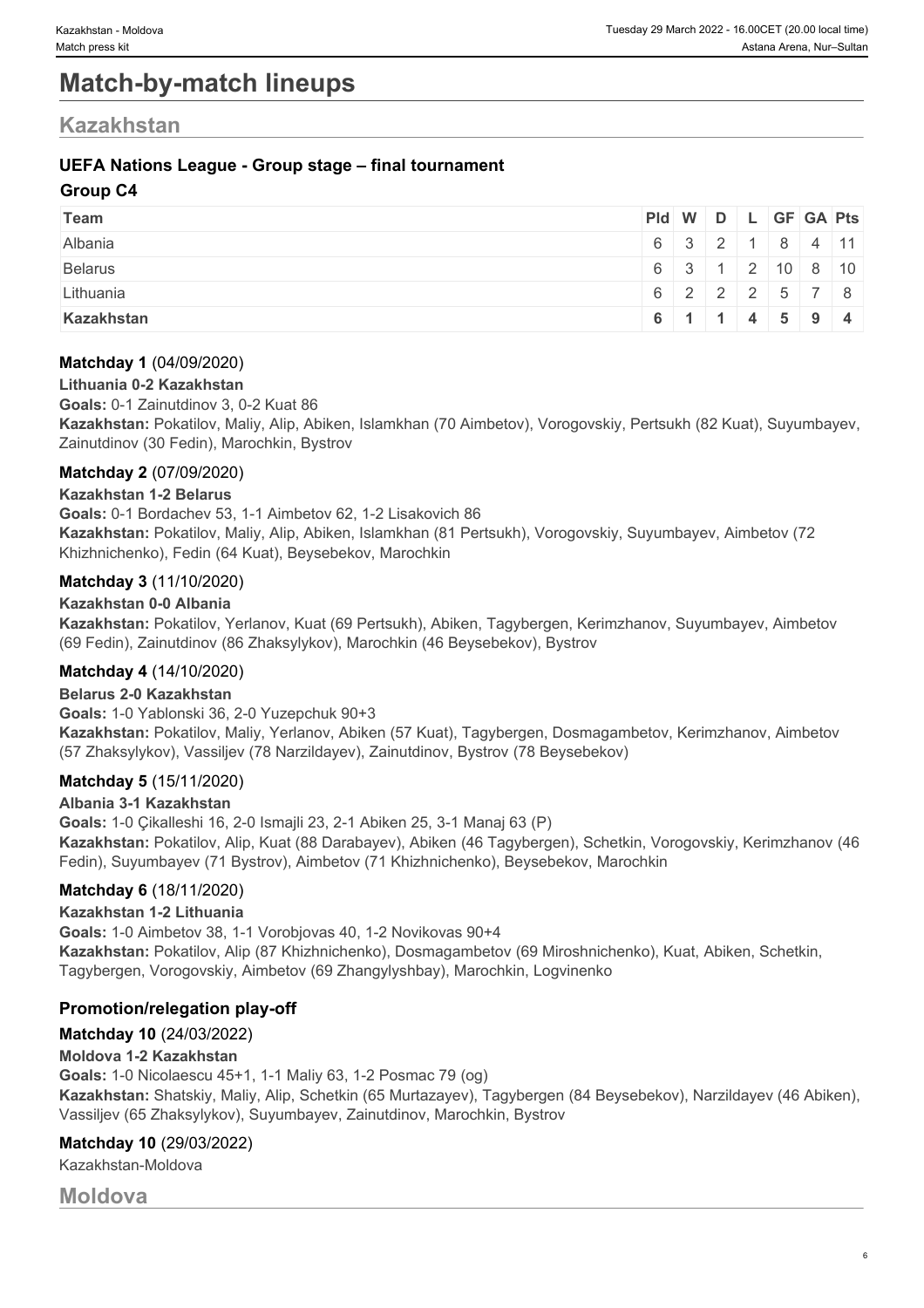#### **UEFA Nations League - Group stage – final tournament**

#### **Group C3**

| <b>Team</b>    | Pid W D L GF GA Pts |  |  |                |  |
|----------------|---------------------|--|--|----------------|--|
| Slovenia       |                     |  |  | 6 4 2 0 8 1 14 |  |
| Greece         | 6 3 3 0 6 1 12      |  |  |                |  |
| Kosovo         | 6 1 2 3 4 6 5       |  |  |                |  |
| <b>Moldova</b> |                     |  |  | 6 0 1 5 1 11 1 |  |

#### **Matchday 1** (03/09/2020)

#### **Moldova 1-1 Kosovo**

**Goals:** 1-0 Nicolaescu 20, 1-1 Kololli 71 **Moldova:** Koşelev, Reabciuk, Mudrac, Armaş, Posmac, Ioniţa, Carp (71 A. Epureanu), Caimacov (56 Cociuc), Nicolaescu, Platica, Raţă (81 Marandici)

#### **Matchday 2** (06/09/2020)

**Slovenia 1-0 Moldova Goals:** 1-0 Bohar 28 **Moldova:** Koşelev, Reabciuk, Mudrac, Armaş, Posmac, Ioniţa, Carp, Damaşcan (60 Milinceanu), Caimacov (46 A. Epureanu), Platica, Raţă (69 Suvorov)

#### **Matchday 3** (11/10/2020)

#### **Greece 2-0 Moldova**

**Goals:** 1-0 Bakasetas 45+3 (P) , 2-0 Mantalos 50 **Moldova:** St. Namaşco, Reabciuk, Mudrac, Armaş, Posmac, Ioniţa (76 Racu), Cociuc, Caimacov (46 A. Epureanu), Nicolaescu (58 Milinceanu), Platica, Raţă (66 Marandici)

#### **Matchday 4** (14/10/2020)

#### **Moldova 0-4 Slovenia**

**Goals:** 0-1 Lovrić 8, 0-2 Vučkič 37 (P) , 0-3 Vučkič 42, 0-4 Vučkič 55 (P) **Moldova:** St. Namaşco, Reabciuk, Mudrac (46 Craciun), Armaş, Ioniţa (74 Taras), Carp (46 Caimacov), Cociuc, Racu, Nicolaescu (79 Spătaru), Platica (59 Milinceanu), Raţă

#### **Matchday 5** (15/11/2020)

#### **Moldova 0-2 Greece**

**Goals:** 0-1 Fortounis 32, 0-2 Bakasetas 41 **Moldova:** St. Namaşco, Reabciuk, Armaş, Posmac, Ioniţa (83 Boiciuc), Cebotaru (46 A. Epureanu), Cociuc (46 Caimacov), Damaşcan (71 Dros), I. Jardan, Spătaru, Raţă (62 Țurcan)

#### **Matchday 6** (18/11/2020)

**Kosovo 1-0 Moldova Goals:** 1-0 L.M. Kastrati 31 **Moldova:** St. Namaşco, Reabciuk, Armaş, Efros, Ioniţa (60 Caimacov), Cebotaru, Țurcan, I. Jardan, Spătaru (85 Belousov), Nicolaescu, Platica (38 Raţă)

#### **Promotion/relegation play-off**

#### **Matchday 10** (24/03/2022) **Moldova 1-2 Kazakhstan Goals:** 1-0 Nicolaescu 45+1, 1-1 Maliy 63, 1-2 Posmac 79 (og) **Moldova:** St. Namaşco, Reabciuk, Bolohan, Posmac, Ioniţa, Nicolaescu, Plătică (76 Gînsari), Caimacov, Dumbravanu, Revenco, Raţă

#### **Matchday 10** (29/03/2022)

Kazakhstan-Moldova